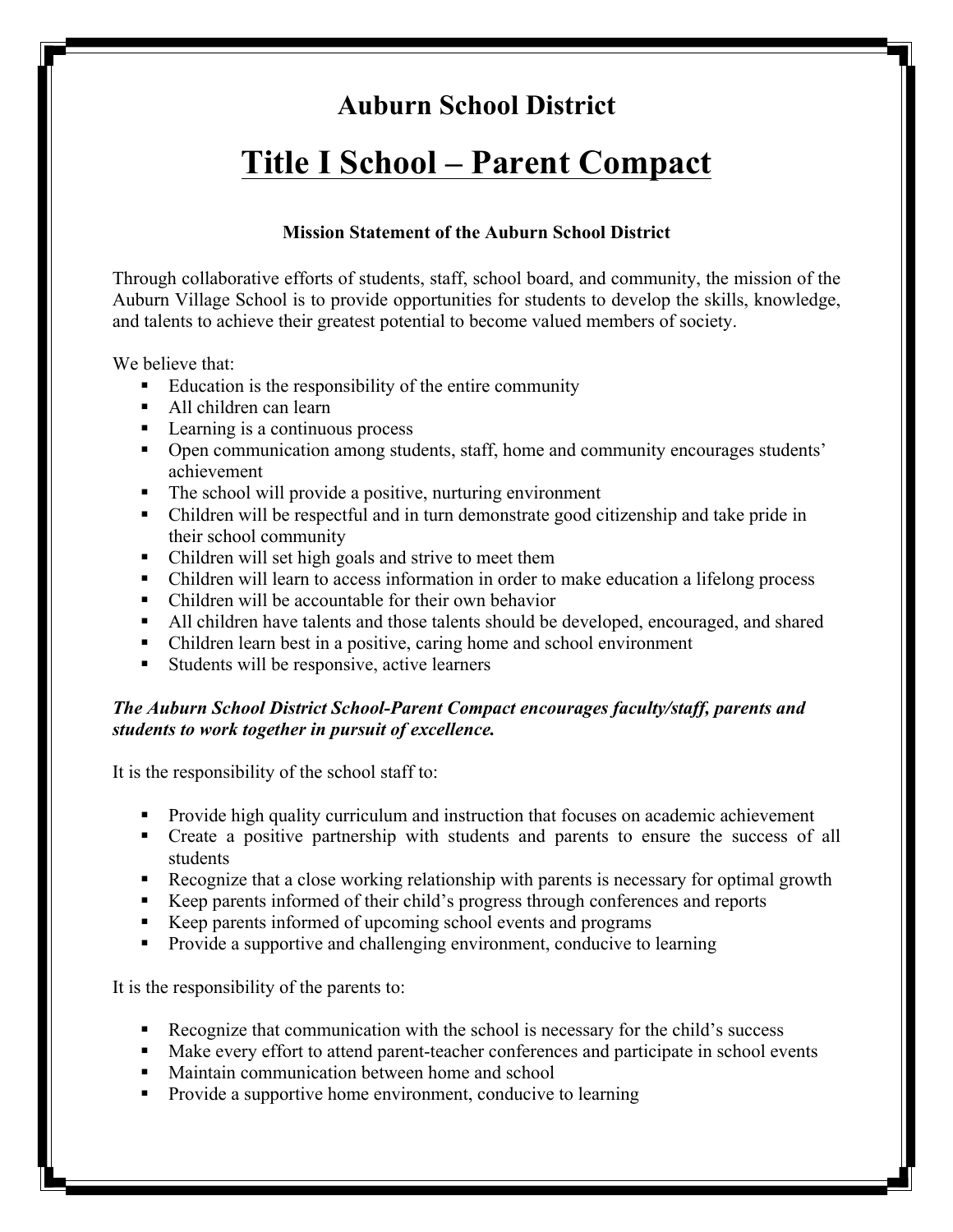### **Auburn School District**

It is the responsibility of the students to:

- ! Know that you can and will learn
- ! Give best effort to schoolwork and homework
- ! Ask for assistance when needed
- ! Respect self, others, and property at all times

## **Title I Parent Involvement Policy**

The Auburn Village School believes that all children can learn. It endorses parental involvement and community support and believes these to be vital to our children's education. The Title I Parent Involvement Policy is designed to further positive communication between school and home. Parents are encouraged to participate in activities and related events to assist their child in the development of strong academic skills, as well as to contribute to their child's overall development and education.

The Auburn Village School will provide a parent involvement process that demonstrates the school's role in:

- ! Establishing rapport between school and home
- ! Creating a school climate that invites parental participation
- ! Encouraging greater communication between school and home
- Creating an atmosphere that is inviting to parents
- ! Adhering to the school-parent compact

#### **The Auburn Village School Title I Parent Involvement Policy will be fulfilled in the following manner:**

Early in the school year, parents and students will be invited to a school wide open house. At that time, parents will be able to meet the staff, review materials, and learn about the program.

- ! Each parent will be informed of their child's participation in Title I services through written notification and permission. At this time, information will be shared and parents/guardians will be encouraged to meet with the Title I staff to have input into the instructional goals for their child.
- ! Parents will be involved in the development and review of school improvement plans. Annual program planning for Title I will include an analysis of school wide academic needs, assessment of student performance and a survey of parental feedback on services provided